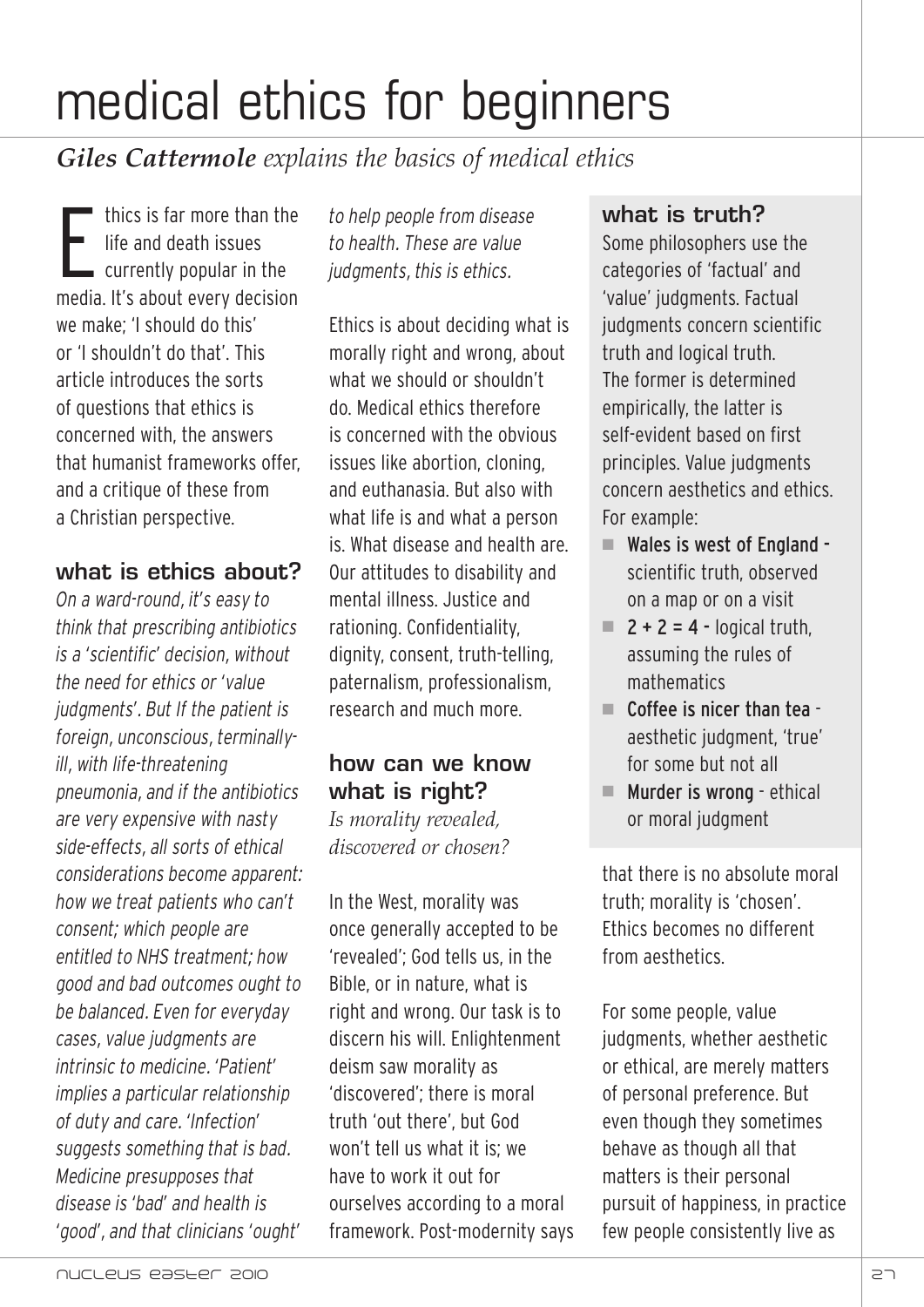though there is no moral truth at all. Just ask them whether Hitler was wrong. Or whether rape or racism are acceptable. Instead, most people still think that some actions really are 'right' or 'wrong', even if they disagree about which are which. They operate according to some sort of moral framework, even if they don't know it.

# **humanist ethics**

Three classic theories:

- $N$ irtues<sup>1</sup> BE the right person
- $\blacksquare$  Duties (Deontology)<sup>2</sup> DO the right action
- Consequences (Utilitarianism) <sup>3</sup> WILL the right outcome

#### **virtue**

Virtue ethics are concerned with the *character* of the moral agent. By becoming the right sort of person, what Aristotle called 'the great man', one will naturally behave correctly.

Many people think this sort of theory too vague and incomplete for practical use, but there is still an assumption that doctors and nurses should be competent, compassionate, altruistic people.

# **duty**

Duty based ethics are concerned

only with the rightness or wrongness of an *action* itself, not with its outcomes. Some things are universally right, some universally wrong. Kant's 'categorical imperative' was to 'act only according to that maxim whereby you can at the same time will that it should become a universal law'. Not to lie, for example. The Hippocratic Oath<sup>4</sup> was a list of duties.

But many people object to the idea of absolute, exceptionless duties:

*Imagine you are sheltering a family of Jewish refugees in your home in 1940s Holland, and a Nazi patrol asks if there are any Jews there. Would you tell the truth?*

#### **utility**

Consequence-based ethics look to the *outcome* of any action to determine whether it is right or wrong. The end justifies the means. 'Utilitarianism' is a form of consequentialism in which the desired outcome is the greatest net happiness of all concerned.

However, one can never be sure that an action will achieve its desired end. Even if it did, it's difficult to sum 'happiness' and 'sadness' for different people who might appreciate happiness differently from each other. It's

also obvious that this sort of thinking is very dangerous for individuals and minorities:

*Imagine a very unpopular colleague. If you kill that person, there is a very negative outcome for that individual. But you might create a small degree of happiness for many other people. If the many small happinesses outweigh the one big unhappiness, then for a utilitarian, this would be the right thing to do.*

### **rights**

For many, virtue ethics were too vague and duty-based ethics were too absolute. As governments took over the role of providing heath care, the driving ethic became more utilitarian: an ethic of efficiency, maximising the good of the whole population. But the atrocities carried out for the 'greater good' in the Second World War led to the adoption in 1948 by the United Nations of the Universal Declaration of Human Rights,<sup>5</sup> rights to protect individuals and minorities from unfettered utilitarianism. Duties can be perceived as the corollary of rights: if I have a right to healthcare, then someone has a duty to provide it. Confidentiality is not seen as an absolute duty as Kant would have defined it, nor as the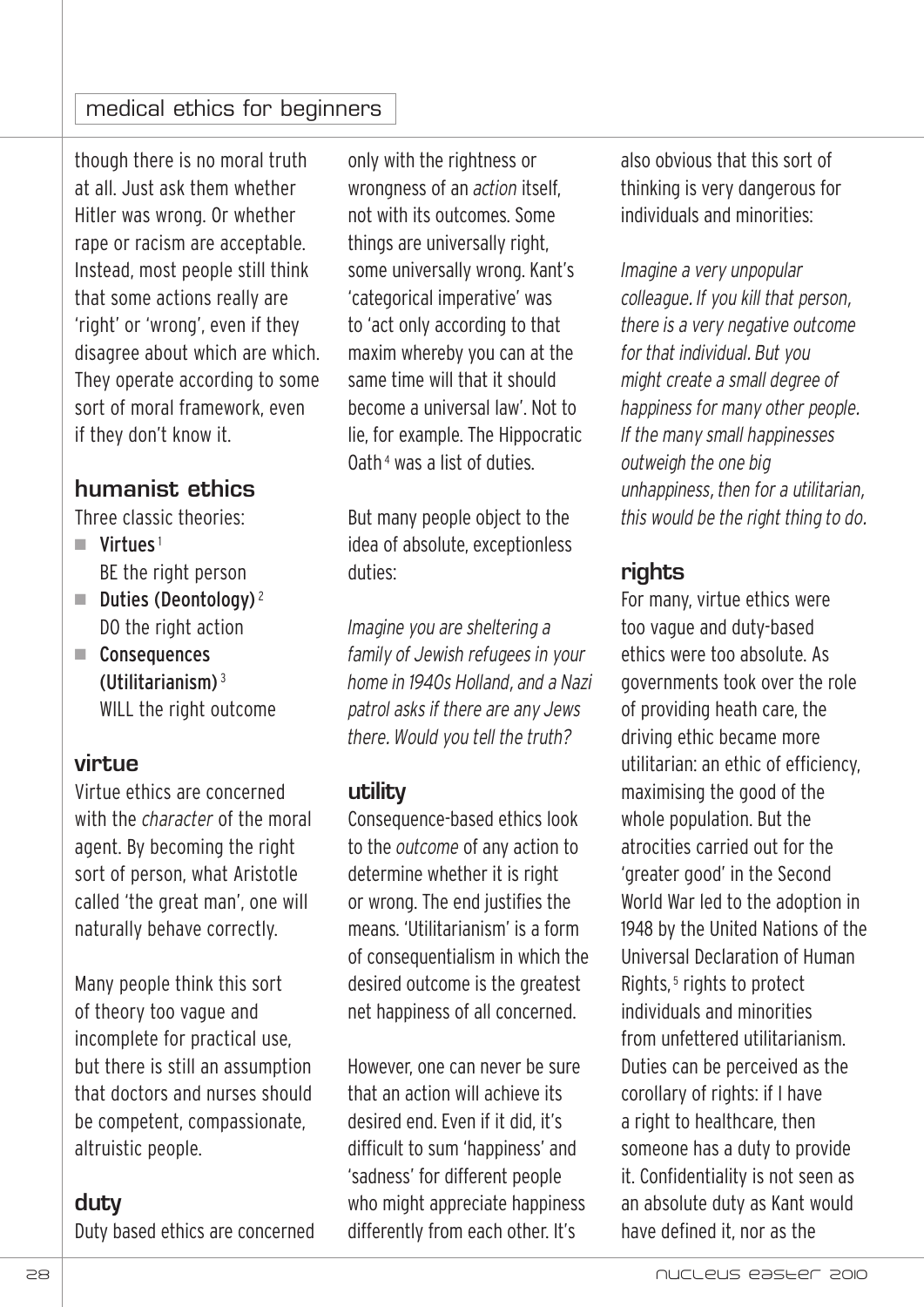characteristic of a virtuous clinician, but as respect for the patient's right to confidentiality. These duties are now often described in professional codes of conduct, such as the UK General Medical Council's 'Duties of a doctor'.<sup>6</sup>

#### **principles**

Virtue, duty and utility-based ethics are ethical *theories*, from which principles and rules can be derived for practical decision-making. In the 1970s, Beauchamp and Childress <sup>7</sup> famously promoted the idea of 'principles' of medical ethics: most people, of whatever religious or cultural background, tend to agree on certain basic ethical principles. The standard four principles they described were: autonomy (respect for a person's choices); beneficence (doing good); nonmaleficence (not doing harm); justice (fair distribution of resources).

# **principle-based ethics**

- $\blacksquare$  Autonomy
- n Beneficence
- Non-maleficence
- n Justice

Beneficence is what clinicians have always wanted: to bring healing. Non-maleficence was Hippocrates' first aphorism:

There is a tension between utilitarianism (balancing risk-benefit outcomes in order to maximise the greater good for society as a whole) and rights (autonomy):

Individual autonomy Greater good of society

'primum non nocere', <sup>4</sup> first do no harm. This is the attitude that safety comes first. These two principles can be put together as 'balancing risks and benefits'. People want fairness, even if they don't agree how it's best defined. But autonomy is sometimes criticised as being too Western and individualistic. Another problem with this approach is that sometimes the principles conflict. Autonomy is often assumed to trump the others.

*A shocked trauma patient needs a splenectomy, but blood transfusion is refused on religious grounds. She requests an expensive artificial oxygencarrying compound as a substitute for haemoglobin. A balance of risks and benefits would suggest that the operation should only go ahead if blood or its substitute is available; operation alone would make things worse. Autonomy says she should be allowed to refuse blood. Justice might suggest it is unfair for this patient to have an expensive blood-free option that*

*other patients are not offered.* Duty, utility, rights and principles can all be criticised as being 'mechanical'; applied without emotional or personal involvement.

In practice, decision-making involves 'blended ethics', using different theories and principles to support an argument, or to suit different circumstances. What seems to be an attempt to discover what is really the right thing to do (as the Enlightenment philosophers intended), becomes instead an exercise in justifying one's own preferences. Ethics becomes relative, a matter of personal choice.

# **what should Christians do?**

Our starting point in Christian ethics must be God, and what he has told us is good. But we also need to recognise that human nature is sinful, in rebellion against God. We'll get nowhere without repenting of our sin, trusting only in God.

The problem with all the secular